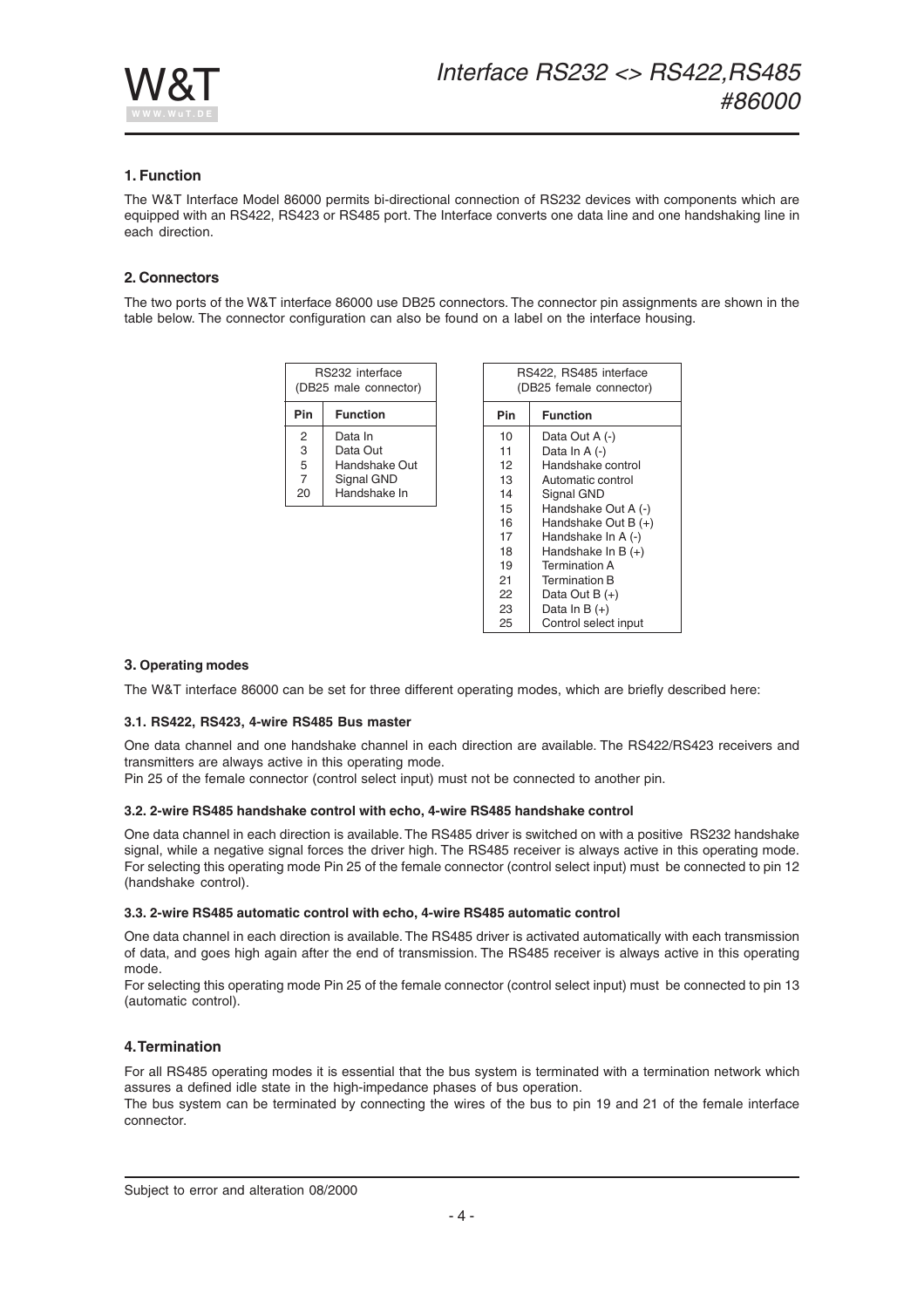

# **5. Applications**

# RS422 hardware handshake application

<sup>2</sup> 3 5 6 7 <u>20</u> <sup>2</sup>  $\overline{3}$  $\overline{5}$  $6$  $\overline{7}$ <u>20</u> TxD RxD **CTS** DSR GND DTR DIn DOut HOut  $\ddot{+}$ GND  $HIn$ DOut A 10  $\frac{22}{\text{Dln A}}$ DIn B 23 HOut A 15 HOut B  $16$ Hln A  $\frac{17}{2}$ Hln B 18 DIn A RxD A (-) RxD B (+) TxD A (-) TxD B (+)  $CTS A (-)$ CTS B $(+)$ RTS A (-) RTS B $(+)$ RS232 2 RS422 **DC** 86000 RS422<br>device

RS485 4-wire application



RS485 2-wire application